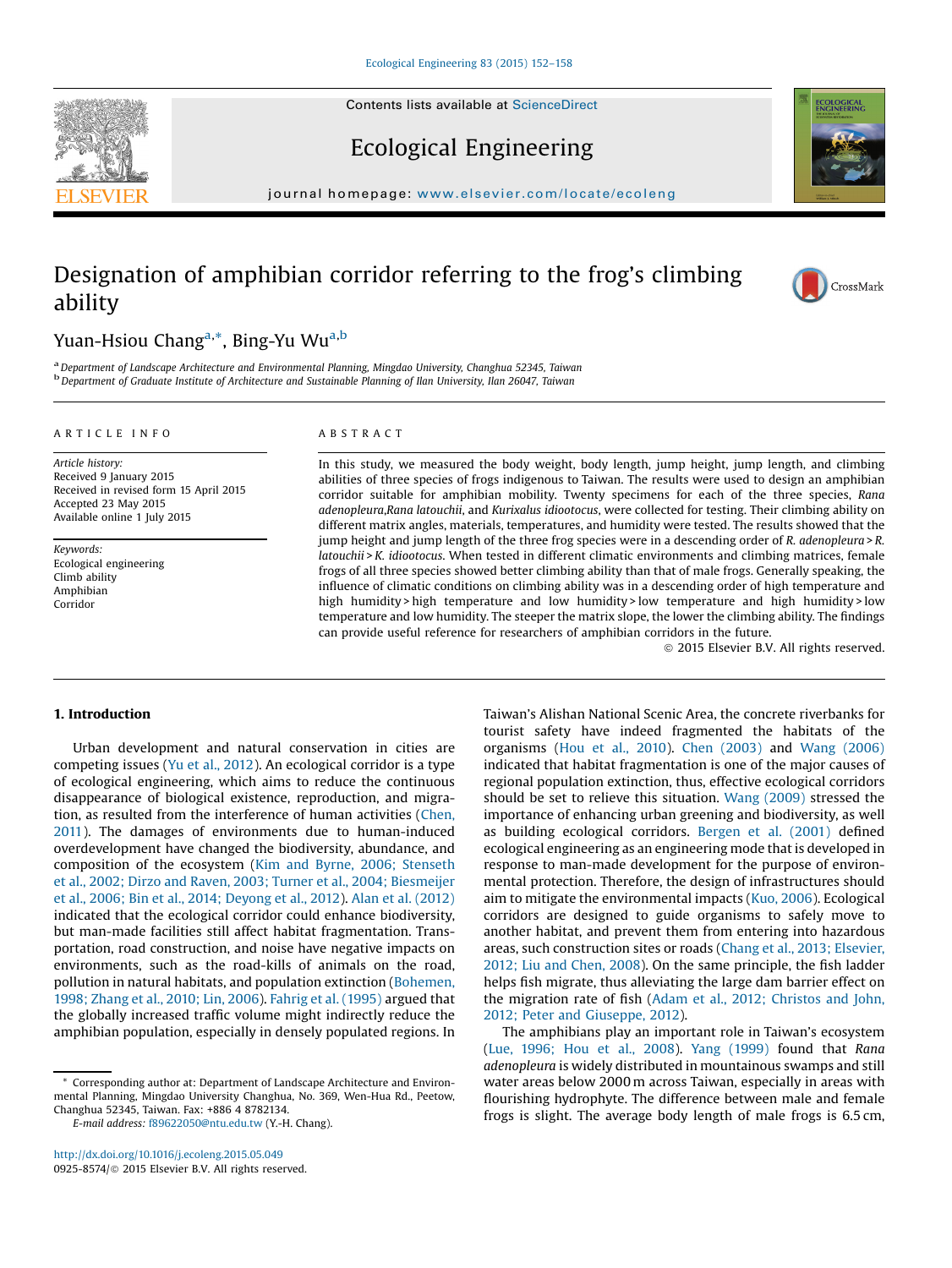while that of female frogs is 6.5 cm. Yang [\(2010\)](#page--1-0) and Xu [\(1991\)](#page--1-0) reported that Rana latouchii is widely distributed over Taiwan's plains and mountainous areas of medium and low elevations, in stagnant pools with aquatic plants, and ditches and streams with slow flow. They also inhabit cities, and breed all year round. The difference between male and female is slight. The average body length of male frogs is 4.5 cm, and that of female frogs is 5.5 cm. According to Yang [\(1999\)](#page--1-0), Kurixalus idiootocus is widely distributed in mountainous areas at medium and low elevations in the west of Taiwan.

Hou et al. [\(2010\)](#page--1-0) and [Chang](#page--1-0) et al. (2011) proposed the method for measuring the body weight, body length, and toe surface area of amphibians. Green and [Carson](#page--1-0) (1988) used a tensiometer to measure the climbing ability of frogs on a glass matrix. [Zhang](#page--1-0) [\(1989\)](#page--1-0) used an electronic weighing scale to gauge body weight of K. idiootocus, and used a vernier caliper to measure its straightened body length. Hou et al. [\(2008\)](#page--1-0) measured the jump height of frogs by coiling several 1 mm thick cardboards into paper tubes with an inner diameter of 5 cm and height of 5–20 cm, and placing the paper tubes at vertical intervals of 1 cm. K. idiootocus was placed in different tubes, and stimulated by Chinese silvergrass to jump. To measure the jump length, Hou et al. [\(2009a\)](#page--1-0) placed K. idiootocus in a fixed position on a flat plate larger than  $100 \times 100$  cm, and averaged five times of jump length. The results of this study provides useful information for the slope of the amphibious corridor based on the frogs climbing ability and provides landscape, architecture and ecological engineers to for construction and designation.

# 2. Materials and methods

# 2.1. Materials

#### 2.1.1. Species selection

R. adenopleura, R. latouchii, and K. idiootocus are common found in the still water areas of mountainous areas at medium and low altitudes in Taiwan. These three species were selected for this study. R. adenopleura and R. latouchii were caught in the Taipei Wulai mountain area at longitude 121 564379 East, latitude 24°869492 North. K. idiootocus was caught in Yilan Changpi Lake at longitude 121°612202 East, latitude 24°645280 North.

# 2.1.2. Measuring instruments

The body lengths of the amphibians were measured by a vernier caliper. The measuring range was  $100 \text{ mm}/4^{\prime\prime}$  and size was 118.2184". The weights of amphibians were measured by an electronic scale in the unit of gram. The precision of the scale was 1/2000 and the size was 215 mm  $\times$  150 mm. The tape length was 5 m for measuring the jump length and jump height of amphibians.

#### 2.1.3. Amphibian corridor

In this study, we proposed an amphibian corridor design that can maintain separation between the tourists on the riverbanks and the amphibians in water areas (Fig.  $1(a)$ ). The main structure is a steel pipes with a diameter of 3 cm, laid with 2 cm thick coconut fiber mat, and 2 cm thick soil. Hydrophyte is planted on the top, and a hinge is mounted between the bottom and the concrete banks, allowing the corridor angle to be adjustable with the water level (Fig. 1(b)). The latches and the corridor bottom are connected by nylon rope to limit the inclination of the corridor body. When the water level becomes too high in a torrential rain, a nylon rope is pulled and the latches are drawn out, thus automatically disconnecting the corridor from the concrete bank to form a floating island. The latches are restored when the water level resumes after the rain. Our future study will import the complete experimental data into the amphibian corridor design, thereby determining appropriate corridor angles and normalizing stopper length. Well-designed corridor can effectively conserve the migration of the ecological population (Fig.  $1(c)$ ).

## 2.2. Methods

#### 2.2.1. Sampling mode and sample quantity

According to the on-site patch sampling, as proposed by [Lue](#page--1-0) [\(1996\)](#page--1-0), and according to the sampling mode of Chang et al. [\(2011\)](#page--1-0) and Yu [\(1976\),](#page--1-0) 20 samples were collected for each of three species, namely R. adenopleura, R. latouchii, and K. idiootocus. The samples were divided into male and female groups. Each group had 10 samples, totaling 60 samples. The experiment was completed within 14 days, and the frogs were released back to their original habitat.

#### 2.2.2. Body weight and body length

According to Chang (2011) and Chang et al. [\(2013\)](#page--1-0), the body weights of the frogs were measured by an electronic scale, and the snout–vent length was measured by a vernier caliper.

# 2.2.3. Jump height and jump length

According to [Cadiergues](#page--1-0) et al. (2000), the frogs were confined to a paper-made space, with a diameter of 10 cm, height of 60 cm, and height scale mark of 1 cm. The frogs were stimulated by Chinese silvergrass to jump, and their jump heights were recorded. To



Fig. 1. The structure and material of amphibian corridor.